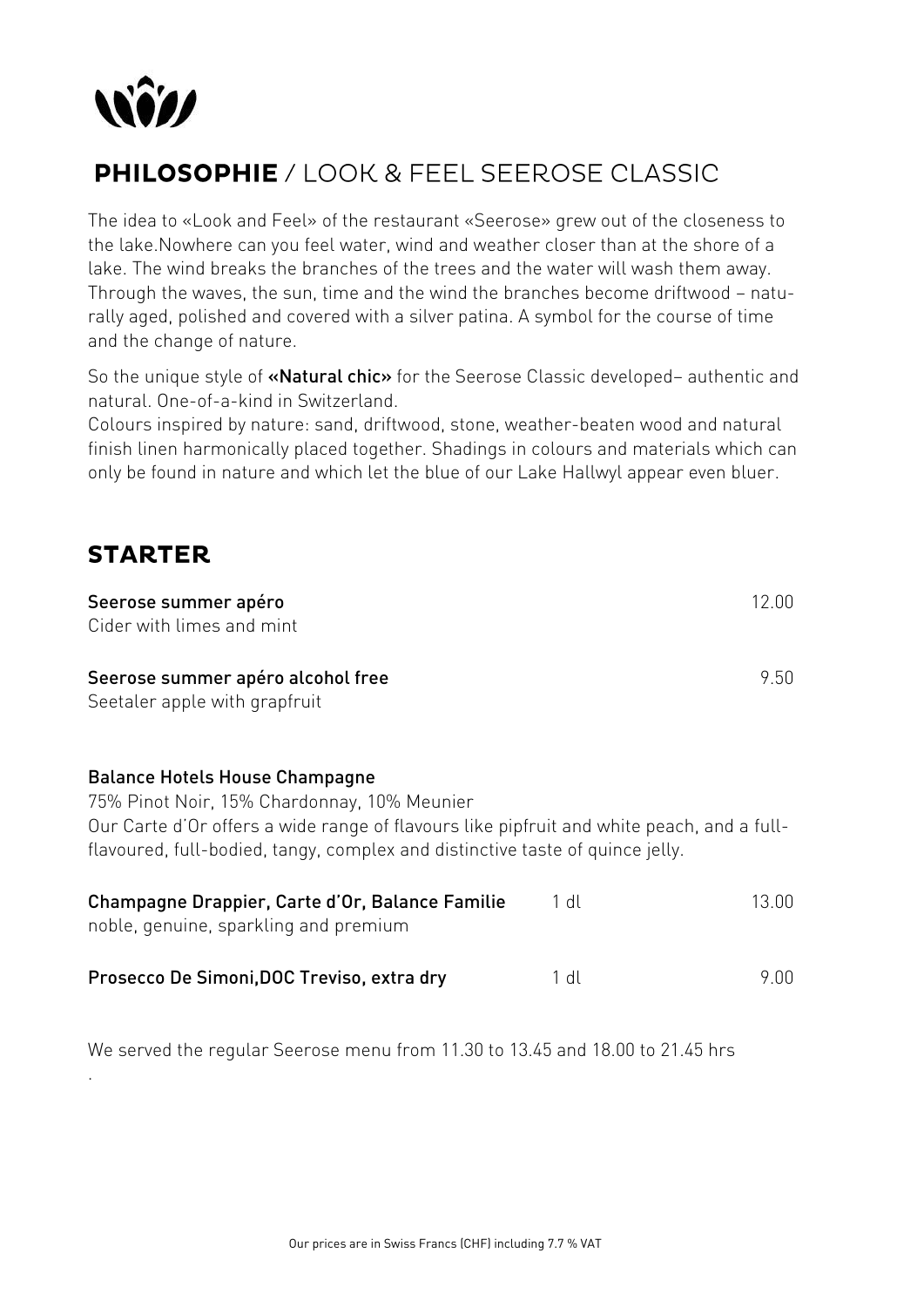

### **SEEROSE MENU**

#### Caprese «Seerose»

sour cream- icecream with tomatoes-chutney rocket-salad and focaccia

Chilled melon-soup

served a raw ham

Entrecote served on Café de Paris sauce

with grilled vegetables and Rösti fries

or

 $\overline{\phantom{a}}$ 

 $\overline{\phantom{a}}$ 

 $\overline{\phantom{a}}$ 

Veal paillard on morel-cream sauce with tagliatelle and grilled vegetables

### Brownie-Macadamia cake pop

served with Säntis Single Malt Whisky- ice cream and whipped cream

| Complete menu | 85 |
|---------------|----|
| 3 course menu | 72 |

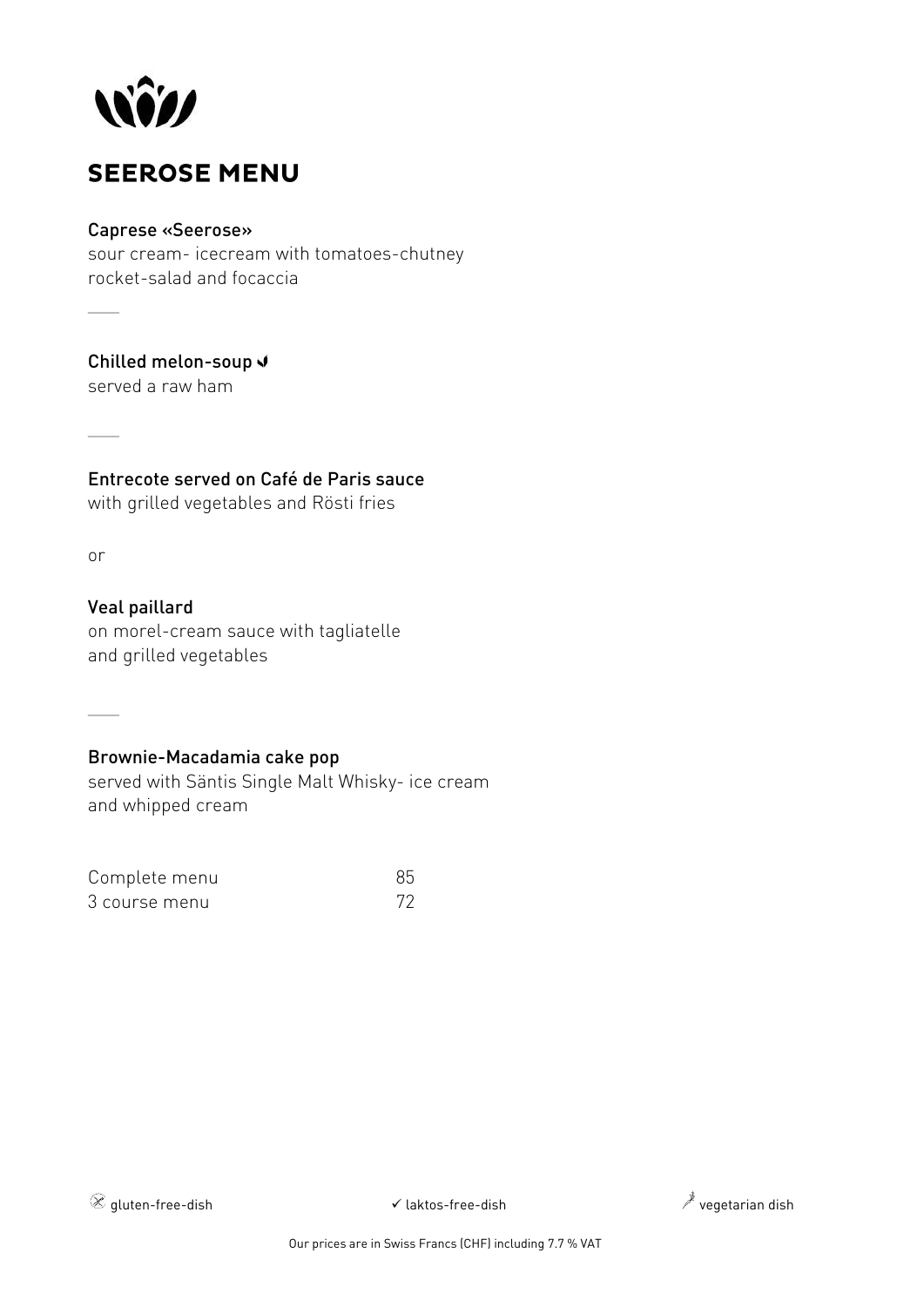

## **OUR FISH MENU**

### Summersalad

 $\overline{\phantom{a}}$ 

 $\overline{\phantom{a}}$ 

 $\overline{\phantom{a}}$ 

baby leaf with apricot-dressing chanterelles, strawberry and artichoke

Filets of perch sautéed in butter with almond sprinkles served with spinach

Deep-fried filets of pollan served with parsley potatoes and tartar sauce «Seerose»

Lemon-buttermilk Crema Catalana V with baked apricot and oatmeal-crumble

Complete menu 68



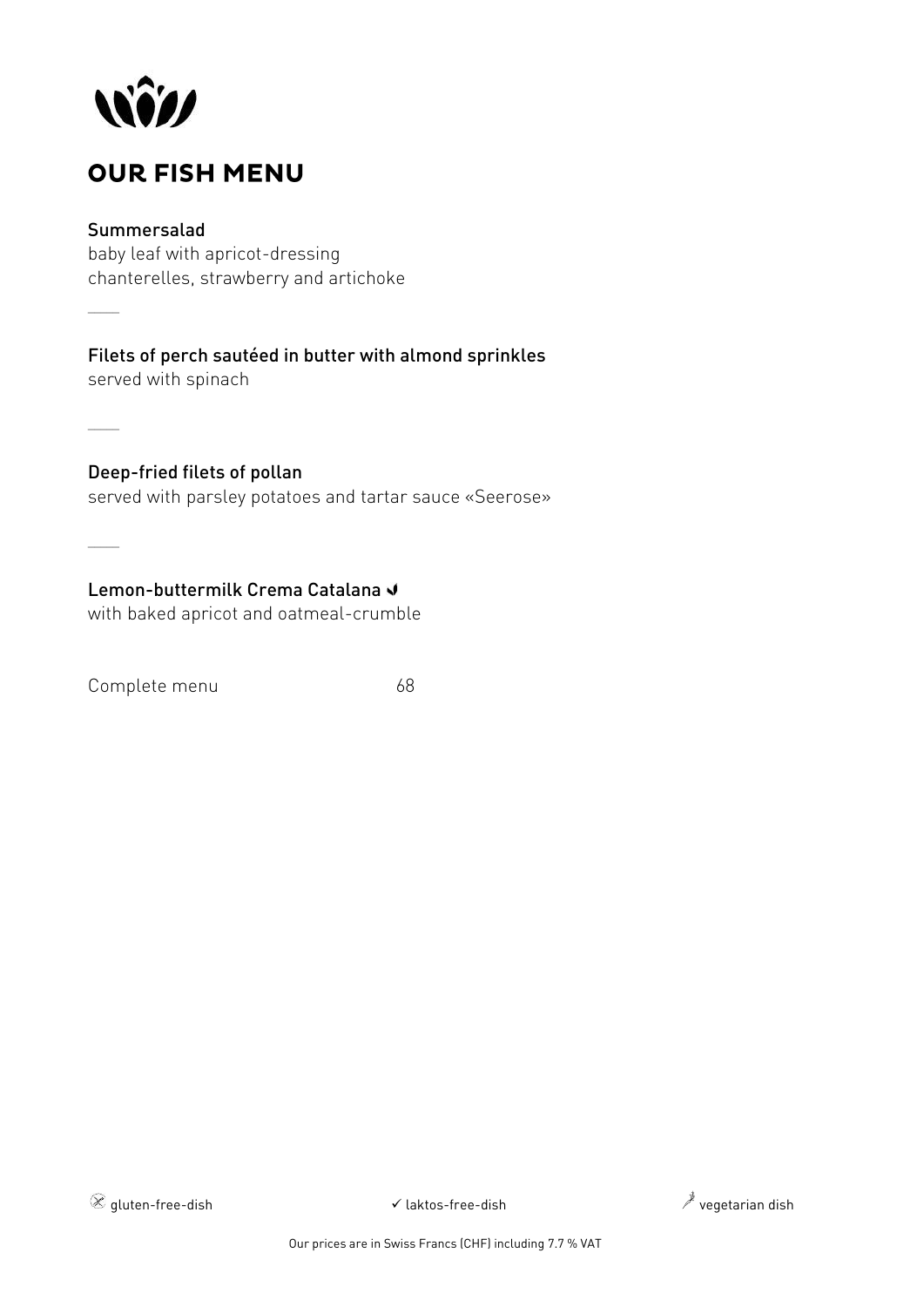

## THE BALANCE VEGAN MENU

### Summersalad

baby leaf wild apricot-dressing strawberry and artichoke

 $\overline{\phantom{a}}$ 

Tomato soup J

 $\sim$ 

 $\overline{\phantom{a}}$ 

Potato gnocchi AJ with chanterelles, sun dried tomatoes pine nuts and basil foam

White chocolate-hazelnut-cake  $\mathbb{A}$ 

with baked apricot and blackcurrant-sorbet

|  | 4 course menu | 66 |
|--|---------------|----|
|  | 3 course menu | 56 |

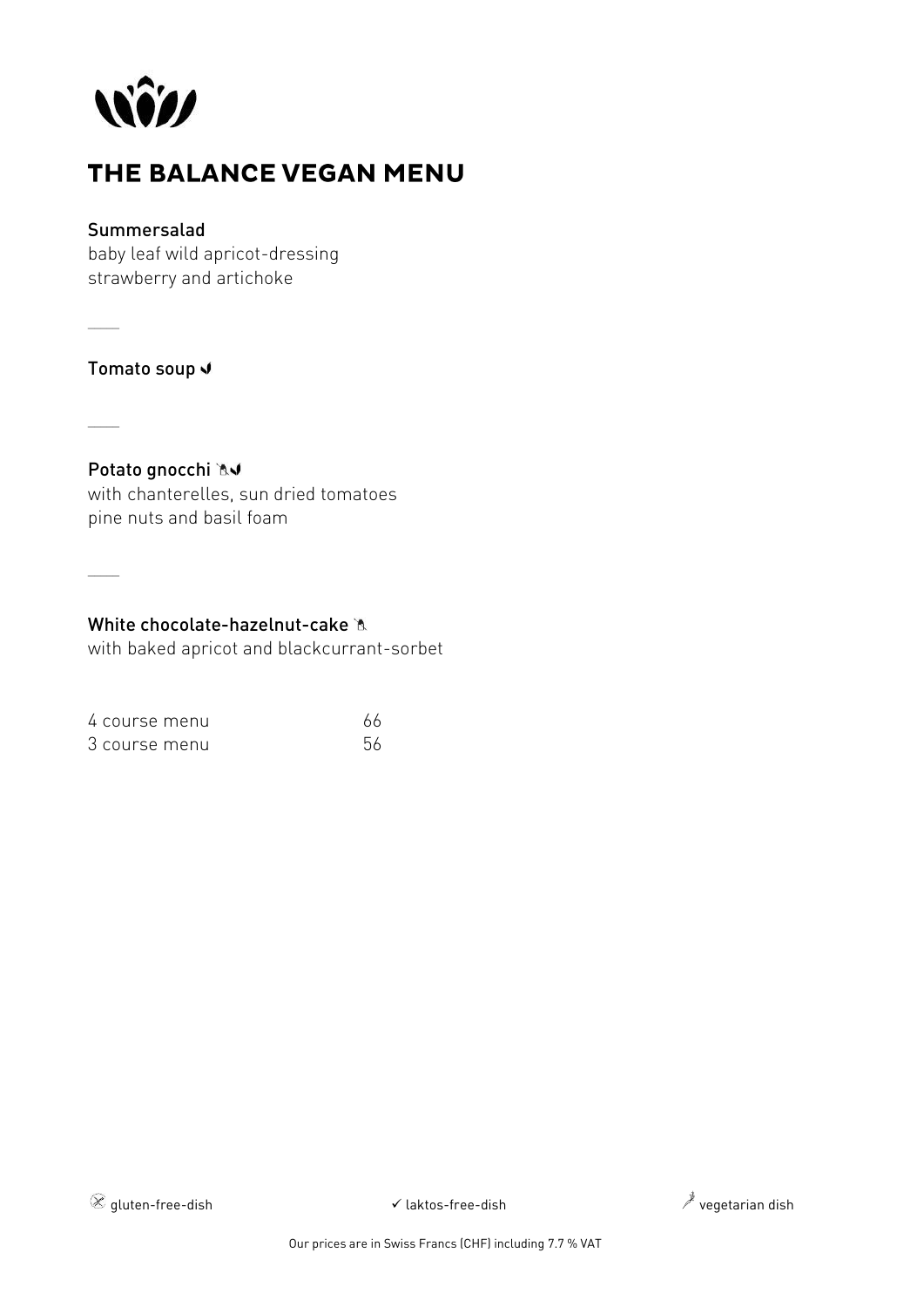

## **COLD STARTERS & SALADS**

| Caprese «Seerose» √<br>sour cream ice cream with tomatoes chutney.<br>rocket salad and focaccia     | 22.00 |
|-----------------------------------------------------------------------------------------------------|-------|
| Beef Tatar (80g) «Seerose»<br>tangy marinated, served with<br>sweet-sour marinated radish and toast | 26.00 |
| Summersalad ※ J<br>baby leaf with apricot dressing<br>chanterelles, strawberry and artichoke        | 19.00 |
| Mixed salad ※√<br>variety of fresh vegetable and leaf salad                                         | 16.00 |

### Your choice of salad sauces  $* \blacktriangleleft$

apricot dressing, Balsamic sauce, creamy French dressing,

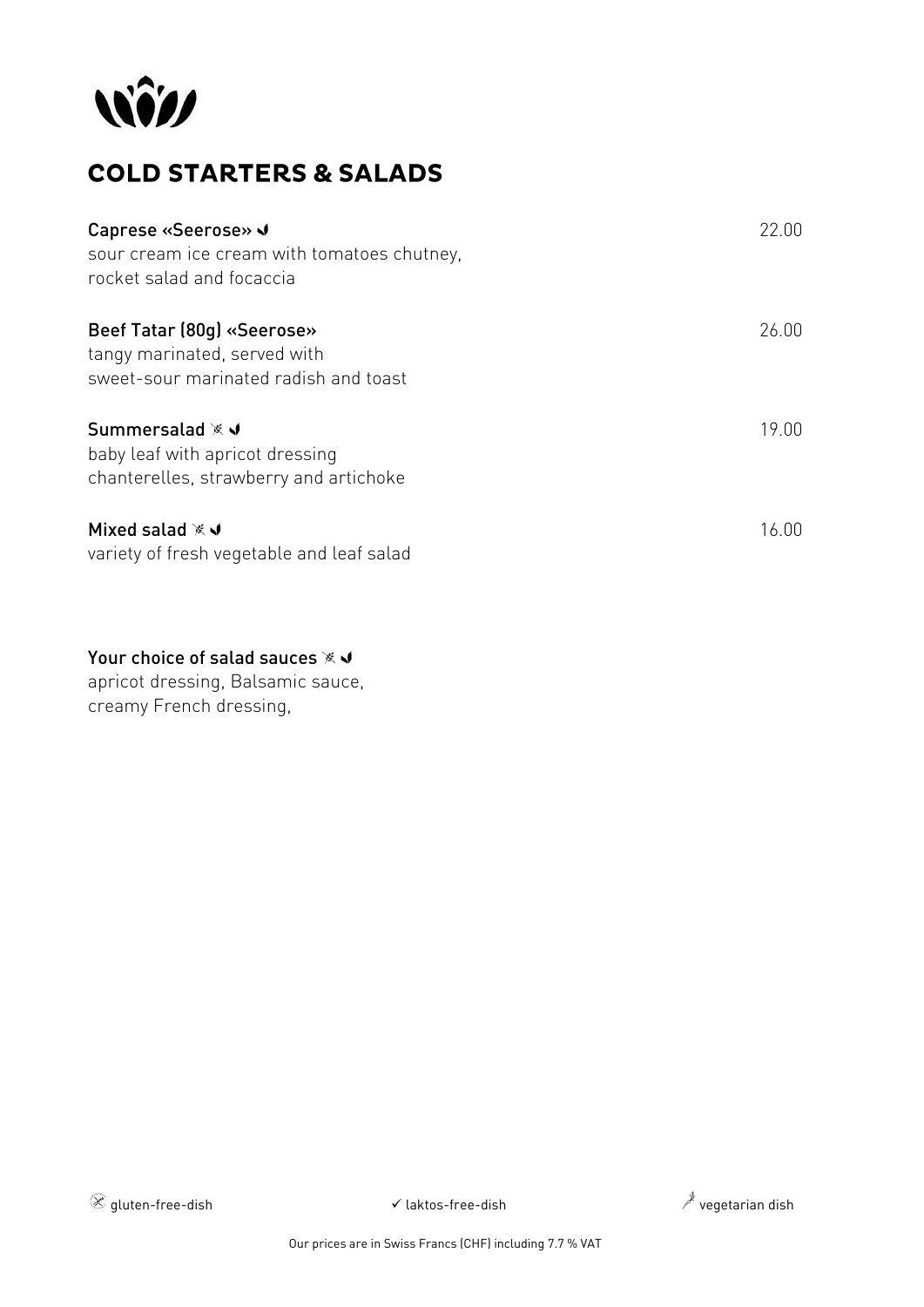

### **SOUPS**

| Tomato soup with basil $\sqrt{ }$ | -13.50 |
|-----------------------------------|--------|
| served with mozzarella foam       |        |
| Chilled melon soup                | -13.50 |

served with raw ham

## **WARM STARTERS**

Tagliatelle 28.50 / 36.50 with clam and shrimps

### **VEGETARIAN**

Potato gnocchi viene stati all'estati all'estati all'estati all'estati all'estati all'estati all'estati all'es served with chanterelles, sun dried tomatoes pine nuts and basil foam

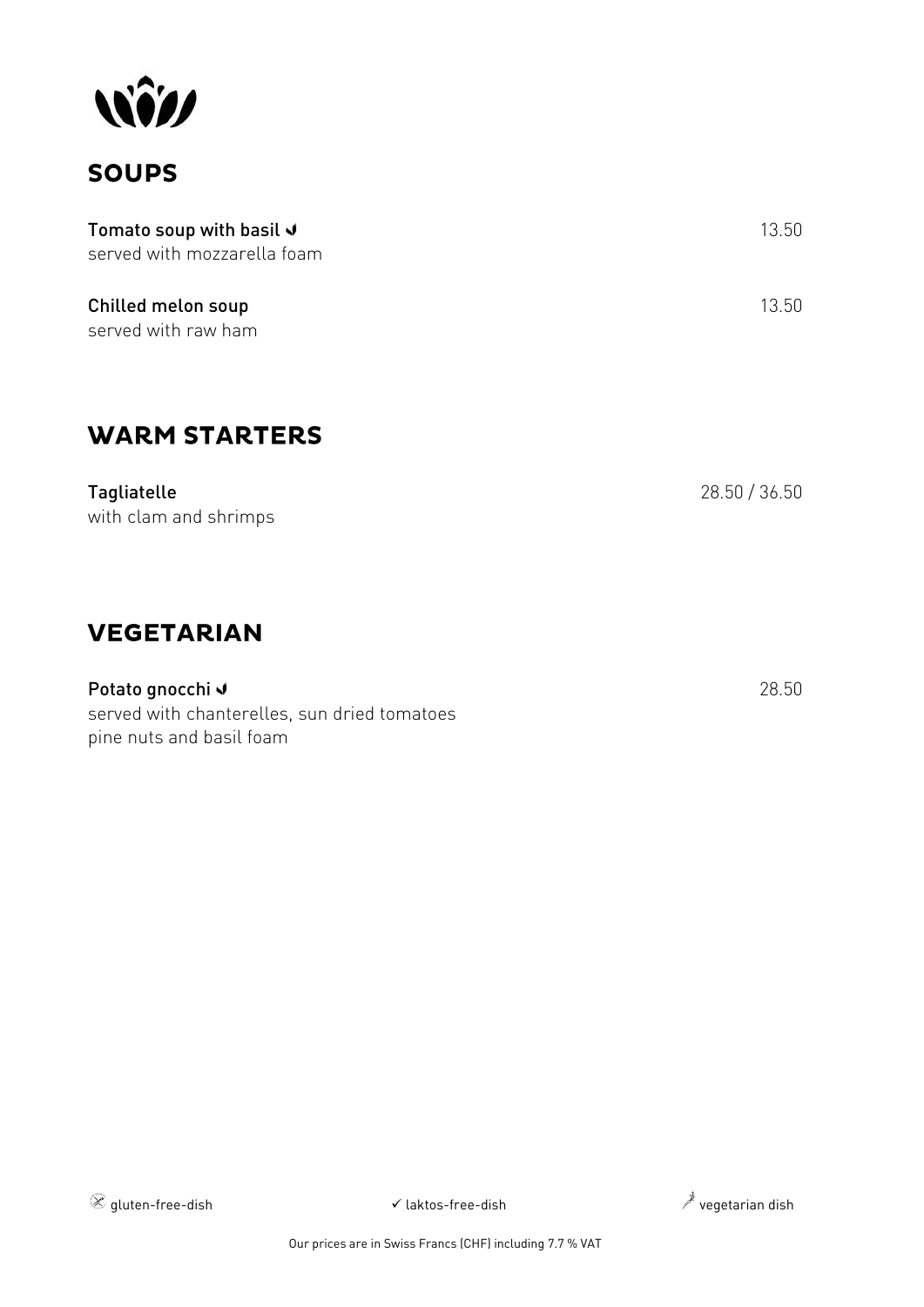

## **SEEROSE FISH CLASSICS**

| Deep-fried filet of pollan<br>with tartar sauce «Seerose»            | 39.50 |
|----------------------------------------------------------------------|-------|
| Filets of perch with almond sprinkles<br>on sautéed spinach          | 42.50 |
| Deep-fried filet of perch<br>with vegetables, tartar sauce «Seerose» | 41.50 |

Choice of side dishes parsley potatoes  $*$ , tagliatelle rice ※, French fries or Rösti ※

### **FROM THE LAKES AND SEA**

#### «Fish of the Day»

freshly caught regional fish with spring vegetables and choice of side dishes

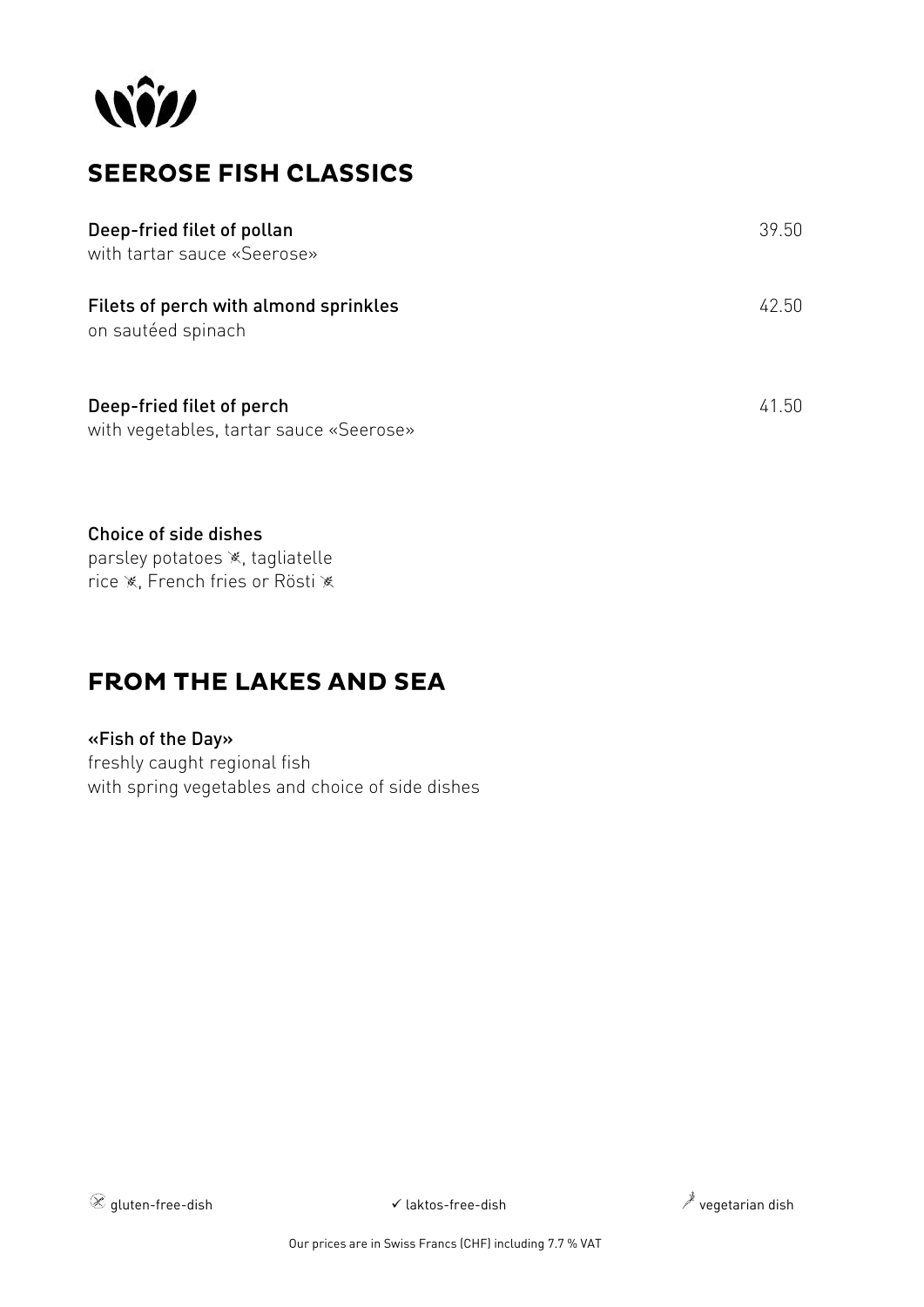

# **SEEROSE MEAT CLASSICS**

| Beef Tatar (160g) «Seerose»<br>tangy marinated, served with<br>spicy curry courgettes and French fries or toast        |                  | 44.50 |
|------------------------------------------------------------------------------------------------------------------------|------------------|-------|
| <b>Cordon Bleu of veal</b><br>with French fries and seasonal vegetables                                                |                  | 44.50 |
| Entrecôte with Café de Paris sauce<br>served with Rösti-fries and vegetables                                           |                  | 48.00 |
| Sliced veal «Zürcher style» *<br>sliced veal in a creamy mushroom sauce                                                |                  | 44.50 |
| «Wiener Schnitzel»<br>escalope of veal "Vienna style"<br>served with French fries, vegetables and cranberries          |                  | 43.50 |
| Seerose «Chateaubriand»<br>with delicious Béarnaise sauce, mixed vegetables<br>and side dishes of your choice          | 220 g per person | 65.00 |
| Please note that the preparation of this dish takes at least 40 minutes.<br>This dish is not available for one person. |                  |       |

### Choice of side dishes

Parsley potatoes<sup>\*</sup>, tagliatelle rice※, French fries or Rösti ※